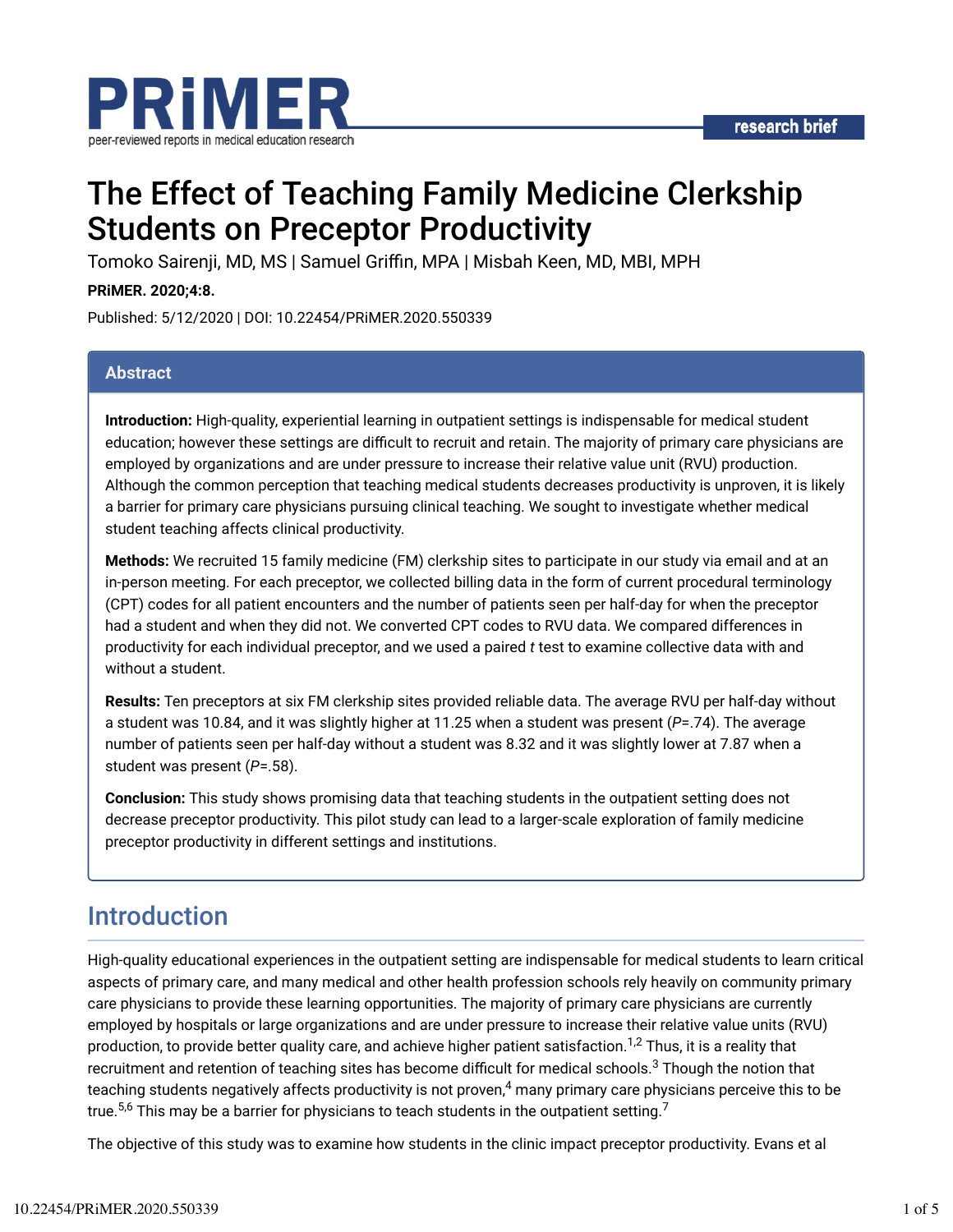recently found no difference in RVU production of preceptors with or without a physician assistant student. $^8$  To our knowledge, our pilot study is the first conducted in a family medicine setting with medical students since 1994. $^4\,$ Identifying whether productivity is affected by teaching students may help inform a preceptor's decision to teach. Additionally, medical schools that rely heavily on clinic preceptors may become more sensitive to how their students impact community preceptors through this study.

## **Methods**

This was a quantitative study of productivity in the outpatient clinic settings at the University of Washington School of Medicine family medicine clerkship sites. We recruited 15 sites to participate via email and at an in-person meeting. Clerkship sites did not include residency sites, and sites where medical students worked with fewer (three or fewer) preceptors during their rotation were chosen to ensure better productivity data comparisons with and without a student.

Billing data in the form of current procedural terminology (CPT) codes for all patient encounters and the number of patients seen were reported by each preceptor on a billing data form for each half-day (see Appendix). Forms asked for patient age, sex, and level of student involvement for each case. Forms were collected for two timeframes during the 6-week rotation: 2 weeks with a medical student and 1 week without a student during a timeframe proximal to the student rotation between March and October of 2016. We collected 2 weeks of data with a student because of potential variability based on the timing of data collection within the 6-week rotation; productivity could be affected by whether the student was in the first few weeks or last few weeks of their clerkship. Forms were collected by the primary investigator by email attachment or fax. We converted CPT codes to RVUs using the 2017 CMS National Physician Fee Schedule. We examined differences in individual preceptor productivity and conducted a paired *t* test (SPSS) to examine collective differences with and without a student.

In cases where CPT codes did not correlate directly to an RVU, we used proxies; in 21 OB visits, a 1.09 RVU was given based on ([global delivery 32.16] – [delivery + postpartum visit 18.01]) divided by the general average of 13 visits per prenatal course; 24 visits were documented as "no billing codes" and given a CPT code of 99213; two preventative visits with no age listed were given a 1.5 RVU, which is the lowest RVU that can be assigned for a preventative visit. There were invalid CPT codes remaining for nine visits after these adjustments were made. Those visits were given zero RVUs.

We obtained written consent from participating preceptors after an in-person orientation and an email outlining the study. This study was reviewed and approved by the University of Washington Human Services Division (HSD No.51297\_EA), the IRB equivalent at our institution.

## **Results**

Eleven preceptors from seven independent FM clerkship sites participated in this study. One preceptor data set was eliminated as data were incomplete; we used data from 10 preceptors from six sites for analysis (Table 1). Cumulatively, 193 half-day clinic sessions were captured; 65 sessions without students, 128 sessions with students, and 1,657 patient encounters; we accounted for 544 on days without students and 1,113 on days with students.

The average RVU per half-day without a student was 10.84 and it was slightly higher at 11.25 when a student was present. The difference was not statistically significant with a P value of .74. The average number of patients seen per half-day without a student was 8.32 and it was slightly lower at 7.87 when a student was present. The difference was not statistically significant with a P value of .58 (Table 2).

## **Conclusions**

There was no statistically significant difference in clinical productivity, as defined by billing data and the number of patients seen per half-day session when there was a student working with a preceptor and when there was no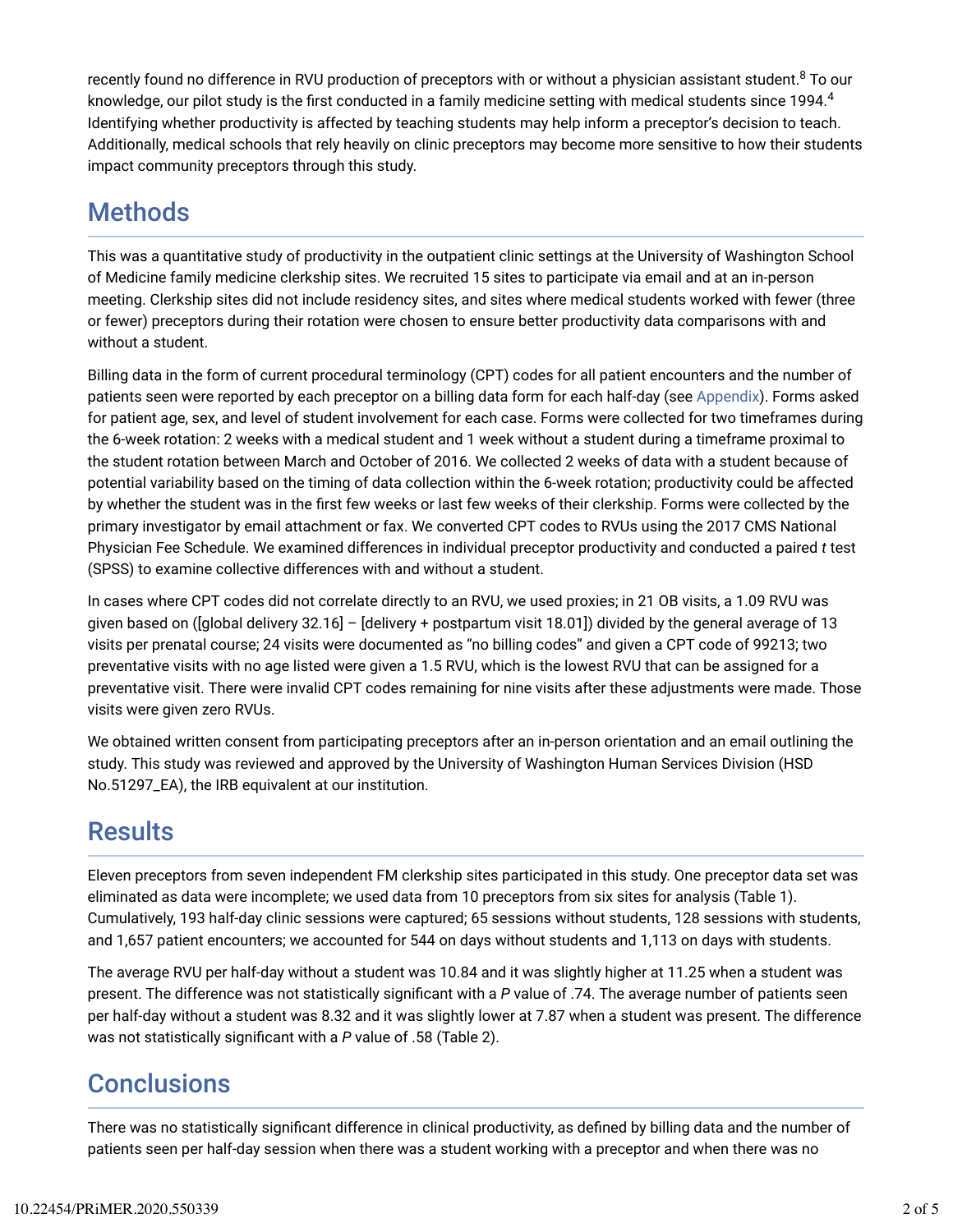student. Because the push for increased clinical productivity is a stressor for many primary care practices, this information may help recruit and retain preceptors in the outpatient setting. Knowing that there is no productivity loss may be helpful for practice administrators to be supportive of physicians or other practitioners of teaching students.

Study limitations include a small sample size and that it is limited to one medical school, though it did include sampling from six independent clerkship sites. Only seven of 15 eligible sites decided to participate, likely due to increased work burden on the preceptor to collect data. There was imperfect data collection where preceptors did not contribute data for the full duration requested, and proxy coding was used in 47 (2.8%) of total encounters that could have altered the accuracy of our results. Additionally, this study did not explore the preceptor experience. There may be a sense of productivity loss due to extra time spent in clinic or the need to complete work at home when working with a student. Merely demonstrating that RVU billing and patient numbers are not affected by students in clinic is likely not enough for preceptors to decide to teach. It is also important to explore how else students might affect a typical work day for a preceptor and their overall satisfaction. For the future, larger-scale studies could be conducted across institutions and sites, and include other metrics of experienced productivity, such as extra time spent on documentation and administration per clinic session.

## Tables and Figures

| <b>Site</b>    | <b>Site Information</b>            |                                               |                | <b>Preceptor Data</b> |                                            |                                                |                                      |                                        |                                             |  |  |
|----------------|------------------------------------|-----------------------------------------------|----------------|-----------------------|--------------------------------------------|------------------------------------------------|--------------------------------------|----------------------------------------|---------------------------------------------|--|--|
|                | No.<br><b>Providers</b><br>at Site | No.<br><b>Exam</b><br><b>Rooms</b><br>at Site | <b>Setting</b> | <b>Preceptor</b>      | No. Half<br>Days:<br><b>Student</b><br>(S) | No. Half<br>Days: No<br><b>Student</b><br>(NS) | <b>Average</b><br><b>RVUs</b><br>(S) | <b>Average</b><br><b>RVUs:</b><br>(NS) | <b>RVU</b><br>Difference:<br>$(S)$ - $(NS)$ |  |  |
| 1              | 6                                  | 12                                            | Rural          | $1-A$                 | 16                                         | 8                                              | 12.51                                | 13.21                                  | $-0.7$                                      |  |  |
| $\overline{2}$ | 11                                 | 23                                            | Rural          | $2-A$                 | 8                                          | $\overline{4}$                                 | 7.87                                 | 7.27                                   | 0.6                                         |  |  |
| 3              | $\overline{4}$                     | 28                                            | Rural          | $3-A$                 | 16                                         | 12                                             | 16.06                                | 14.48                                  | 1.58                                        |  |  |
|                |                                    |                                               |                | $3-B$                 | 21                                         | $\overline{7}$                                 | 13.23                                | 12.85                                  | 0.38                                        |  |  |
| 4              | $\overline{7}$                     | 16                                            | Urban          | 4-A                   | 16                                         | 8                                              | 8.6                                  | 9.16                                   | $-0.56$                                     |  |  |
| 5              | 18                                 | 33                                            | Rural          | $5-A$                 | 12                                         | 6                                              | 10.74                                | 13.18                                  | $-2.44$                                     |  |  |
|                |                                    |                                               |                | $5-B$                 | 12                                         | 6                                              | 13.74                                | 13.04                                  | 0.7                                         |  |  |
| 6              | 11                                 | 18                                            | Urban          | $6-A$                 | 4                                          | 2                                              | 9.3                                  | 7.38                                   | 1.92                                        |  |  |
|                |                                    |                                               |                | $6-B$                 | 12                                         | 6                                              | 9.73                                 | 6.86                                   | 2.87                                        |  |  |
|                |                                    |                                               |                | 6 C                   | 12                                         | 6                                              | 10.25                                | 10.58                                  | $-0.33$                                     |  |  |

#### Table 1: Site Information and Individual Preceptor Data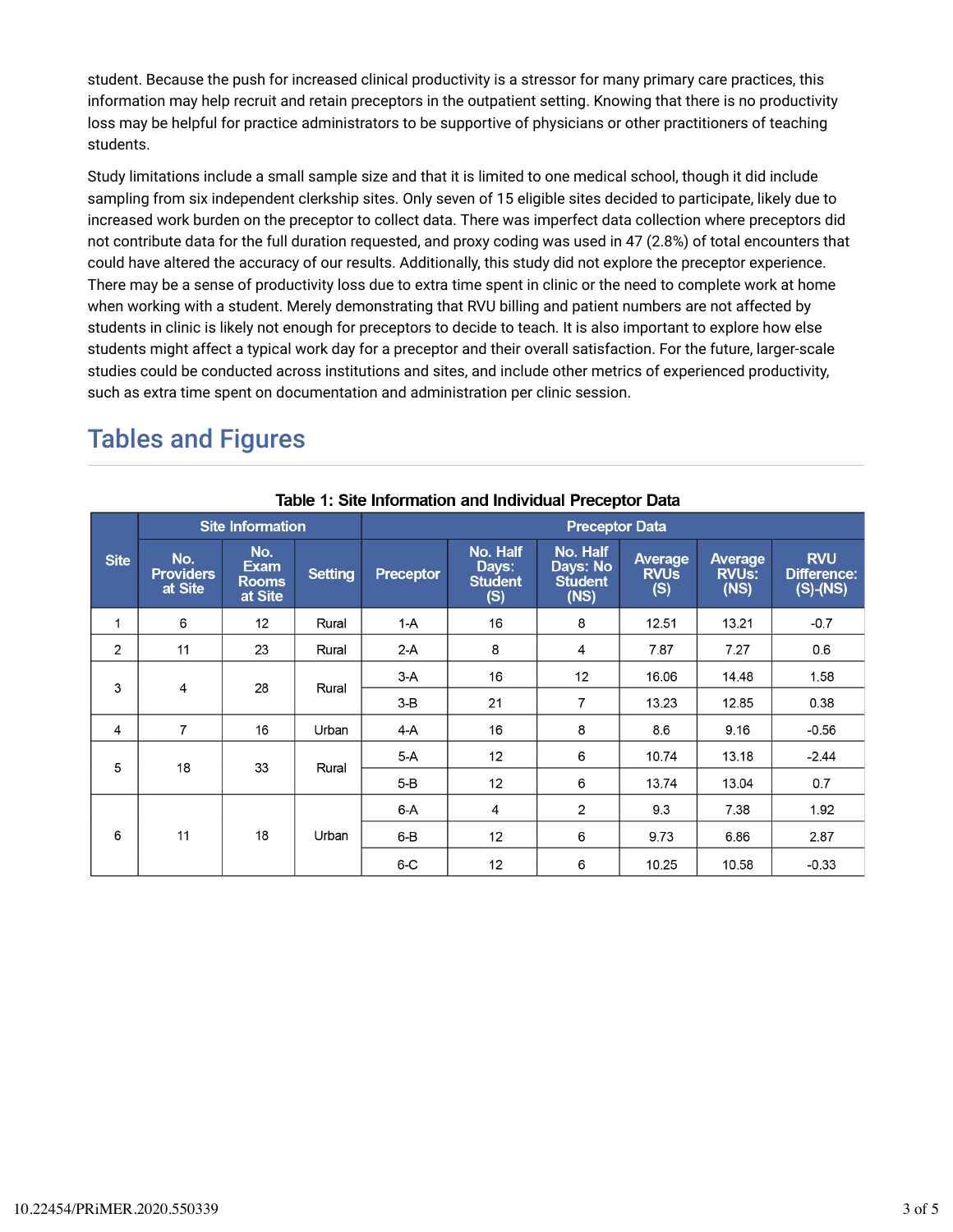#### Table 2: Cumulative Mean of Productivity Measured by RVU and Patients Seen per Half Day With and Without Student (n=10)

|                            | <b>Mean</b> | <b>SD</b> | <b>Mean</b><br><b>Difference</b> |      | P   |
|----------------------------|-------------|-----------|----------------------------------|------|-----|
| RVU per half day           |             |           |                                  |      |     |
| <b>NS</b>                  | 10.84       | 2.87      | 0.41                             | 0.34 | .74 |
| S                          | 11.25       | 2.53      |                                  |      |     |
| Patients seen per half day |             |           |                                  |      |     |
| <b>NS</b>                  | 8.32        | 1.67      | 0.45                             | 0.56 | .58 |
| S                          | 7.87        | 1.91      |                                  |      |     |

Abbreviations: RVU, relative value unit; NS, no student (without student); S, student (with student); SD, standard deviation.

### Acknowledgments

The authors are grateful to Tim Evans for providing initial support and study model, Jaime Fitch for administrative support, Amy Pangilinan for data management, and Doug Schaad for analysis.

**Financial Support:** Support for this study was provided by the Center for Leadership and Innovation in Medical Education (CLIME) Small Grant Program, in the amount of \$5,000 in 2016.

### Corresponding Author

Tomoko Sairenji, MD, MS E-304, 1959 NE Pacific Street, Seattle, WA 98195-6390. 206-685-7942. Fax: 206-543-9425. sairenji@uw.edu

### **Author Affiliations**

Tomoko Sairenji, MD, MS - University of Washington, Department of Family Medicine Samuel Griffin, MPA - University of Washington, Department of Family Medicine Misbah Keen, MD, MBI, MPH - University of Washington, Department of Family Medicine

#### References

- 1. Kane C. Updated Data on Physician Practice Arrangements: For the First Time, Fewer Physicians are Owners Than Employees. Chicago, IL: American Medical Association; 2018.
- 2. Berwick DM, Nolan TW, Whittington J. The triple aim: care, health, and cost. Health Aff (Millwood). 2008;27(3):759-769. https://doi.org/10.1377/hlthaff.27.3.759
- 3. Association of American Medical Colleges. Recruiting and maintaining U.S. clinical training sites: joint report of the 2013 multi-discipline clerkship/clinical training site survey. 2014; https://members.aamc.org /eweb/upload/13-225WCReport2update.pdf. Accessed Jan 2, 2019.
- 4. Fields SA, Toffler WL, Bledsoe NM. Impact of the presence of a third-year medical student on gross charges and patient volumes in 22 rural community practices. Acad Med. 1994;69(10)(suppl):S87-S89. https://doi.org /10.1097/00001888-199410000-00052
- 5. Scott I, Sazegar P. Why community physicians teach students (or not): barriers and opportunities for preceptor recruitment. Med Teach. 2006;28(6):563-565. https://doi.org/10.1080/01421590600627375
- 6. Latessa R, Beaty N, Colvin G, Landis S, Janes C. Family medicine community preceptors: different from other physician specialties? Fam Med. 2008;40(2):96-101.